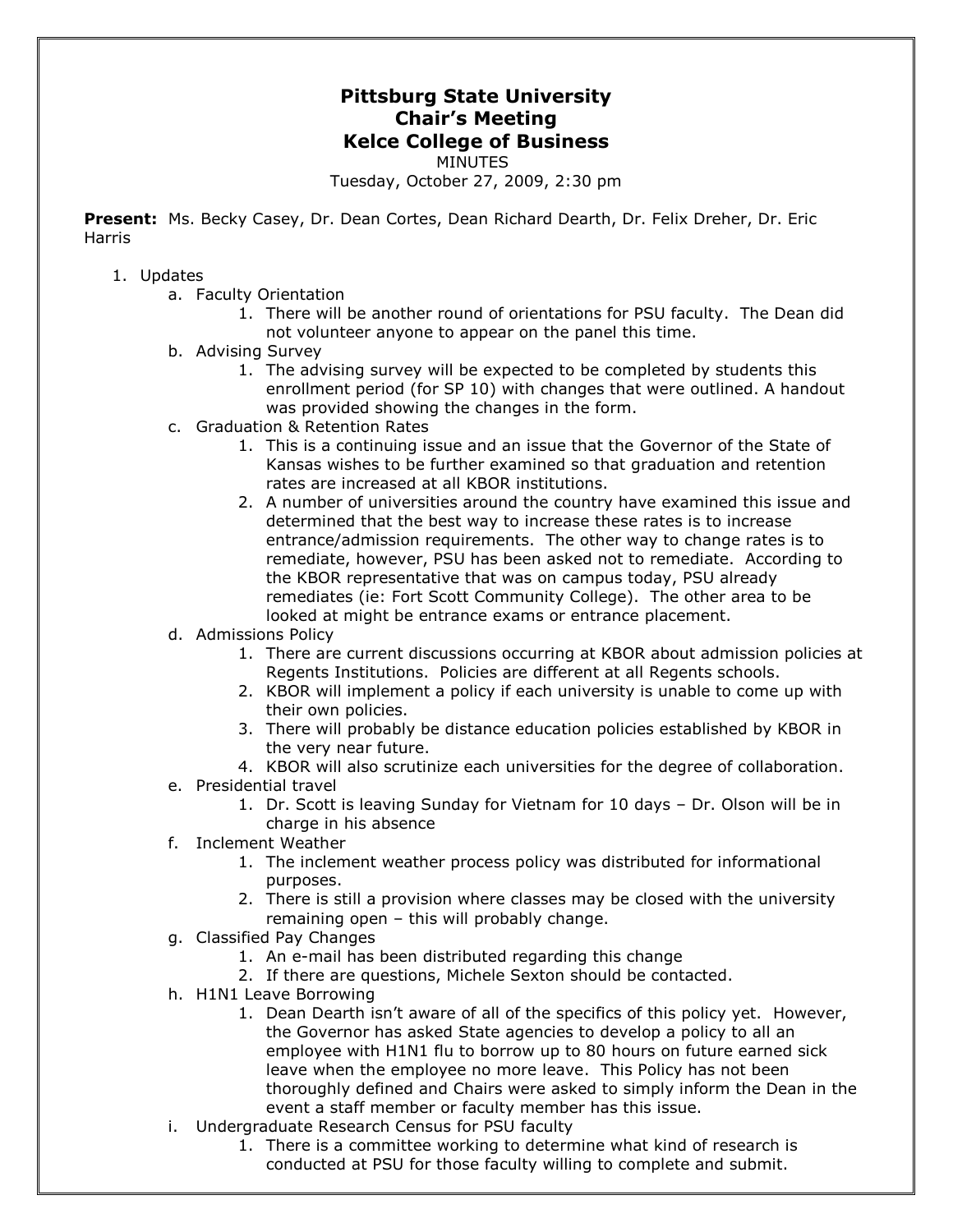- j. Procedures for Canceling Classes
	- 1. Faculty should expect to see the inclement weather portion in GUS to be removed. If they chose to cancel class they will need to use their Angel Roster or GUS Roster.
- 2. Departmental Concerns
	- a. MGMKT
		- 1. Provost Search Committee meeting is tomorrow Dr. Harris is a representative to this committee
		- 2. The Kelce Curriculum Committee met this morning regarding the Analytic Processes class. They are working on this issue.
			- 1. Dr. Harris met with several students today about the problems with the Analytic Processes class.
			- 2. Discussion included the issue of whether students should drop the class this semester or take an "F" grade for the course.
			- 3. It is hopeful that students will be able to get a waiver for the course, have the course removed from the requirements for the degree, or the course will be offered in a "kinder, gentler" manner.
			- 4. Dean Dearth stated that something will be done to help/protect the students and if students wish to drop the course that would not be a problem for the student.
			- 5. It was decided among the Dean and the Chairs that students will be able to take Analytic Processes concurrently with Business Statistics in the future if the course isn't waived from the curriculum.
	- b. CSIS none
	- c. ACCTG
		- 1. Opportunities in Business Day has received more registrations and will occur next Tuesday. The Chairs and Dean are expected to make short presentations at the event.
			- 1. There was discussion on whether to have the event yearly or every other year. Decided to keep the event going every year.
	- d. ECON none
- 3. Discussion items
	- a. Agenda for Kelce Board of Advisor's Meeting (November 2)
		- 1. Input on quantitative courses (Harris)
		- 2. Assessment (Box)
		- 3. Curriculum adjustments in Accounting (Casey)
			- 1. 2 separate tax courses,
				- 2. external and internal audit course
		- 4. International Experience / partnering with international universities (Van Wyk, Dalecki)
		- 5. Financial issues (Dearth)
		- 6. Development office (Bard)
	- b. Summer Schedule
		- 1. Chairs submitted requests for summer 2010 teaching which will be submitted to the Provost
	- c. Assessment
		- 1. Assessment Committee/Chairs will meet on Friday, October 30 to discuss rubrics and may also meet with Ida Asner of LiveText.
	- d. AQ/PQ
		- 1. Dr. Dearth asked Chairs to determine if faculty in their departments are either AQ or PQ according to the new standards.
		- 2. If faculty are not AQ/PQ qualified, then Chairs should make a determination of how faculty could be considered AQ or PQ. This will be discussed at the next chairs meeting. PSU standards on AQ may be more severe than they need be.